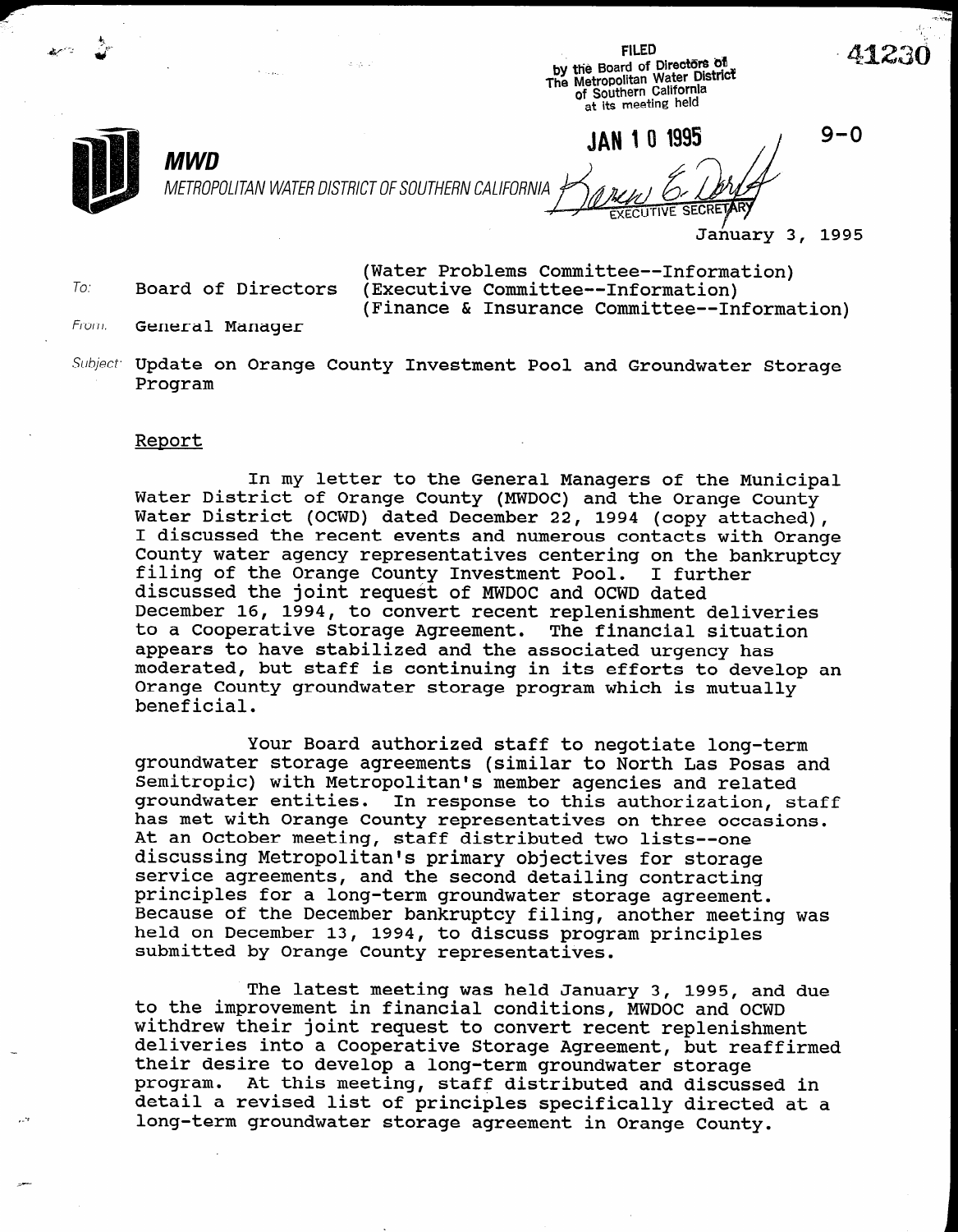Board of Directors -2- January 3, 1995

Although many details remain to be negotiated, both sides expressed an interest in bringing a program to your Board for action by June 1995.

Recommendation

For information only.

John R. Wodraska General Manager

Lambertus H. Becker Acting Chief Financial Officer

Concur: **John** ska General Manager

 $VM:cl$ 

Attachment

Submitted by:

Man  $\theta$ sa (

Debra C. Man Chief of Planning and Resources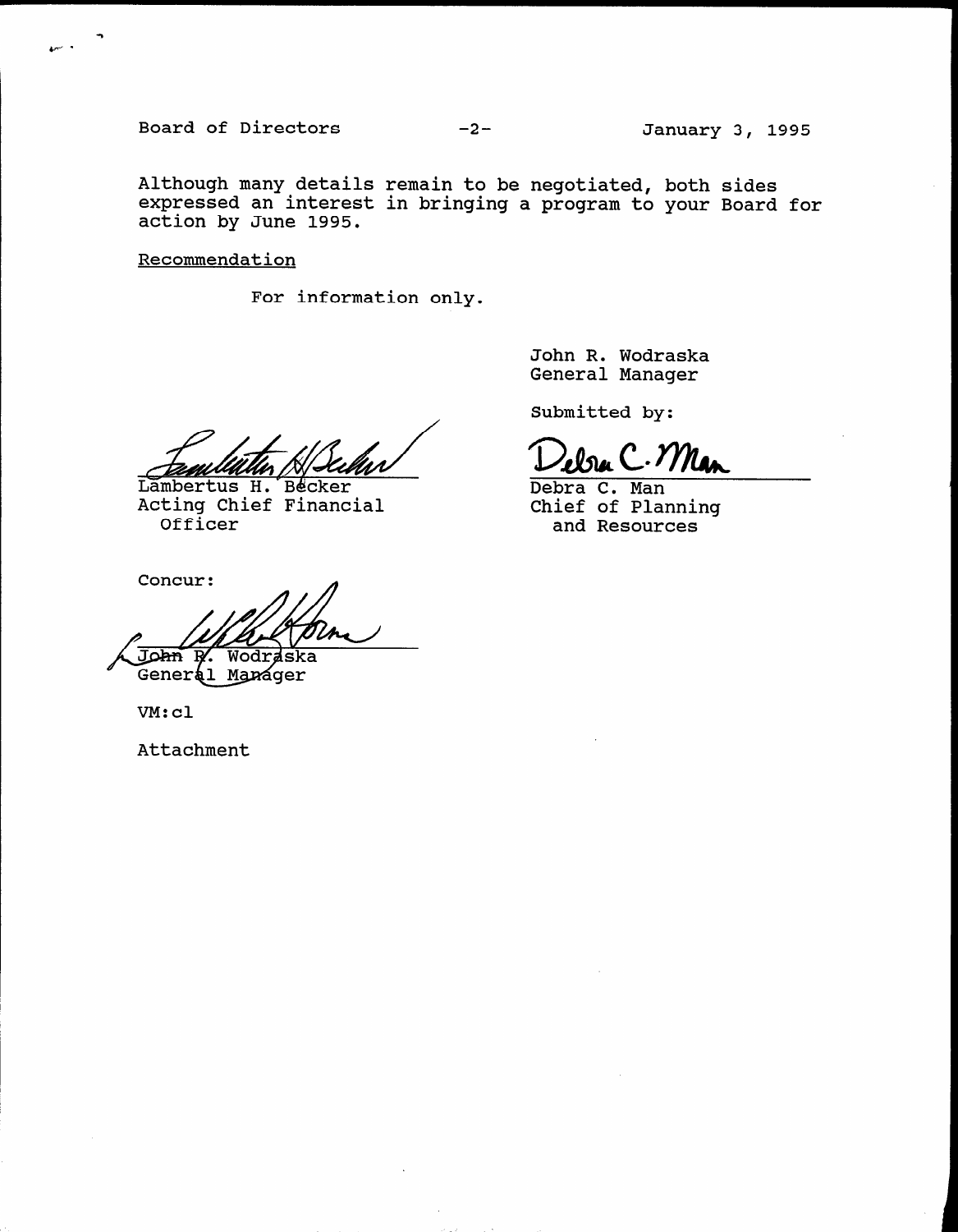41230

## MWD METROPOLITAN WATER DISTRICT OF SOUTHERN CALIFORNIA

**Office of The Seneral Manager** 

wa =-s-s

 $-$ 

I

December 22, 1994

Mr. Stanley E. Sprague General Manager Municipal Water District of Orange County P 0 Box 20895 Fountain Valley, CA 92708

Mr. William R. Mills, Jr. General Manager Orange County Water District P 0 Box 8300 Fountain Valley, CA 92728-8300

Dear Messrs. Sprague and Mills:

We are in receipt of your joint letter, dated December 16, 1994, which requested that Municipal Water District of Orange County's (MWDOC) long-term seasonal storage and Orange County Water District's (OCWD) direct replenishment purchases for October and November be converted into a Cooperative Storage Account as a means of retroactively alleviating financing constraints in Orange County. This request includes all purchases in October (11,742.8 acre-feet) and most of the purchases in November (13,257.2 acre-feet of the 16,383.g acre-feet) for a total of 25,000 acre-feet.

This request apparently supersedes the OCWD proposal that was discussed at the December meeting of our Board. Both of these requested arrangements were prompted by the bankruptcy filing of the Orange County Investment Pool and the potential cash flow problems of your agencies, particularly OCWD.

On Monday, December 19, Federal Bankruptcy Judge Ryan approved the release of \$4.625 million to OCWD from the Investment Pool, and as a result, we were informed on December 21, that OCWD was making its December payment to

.